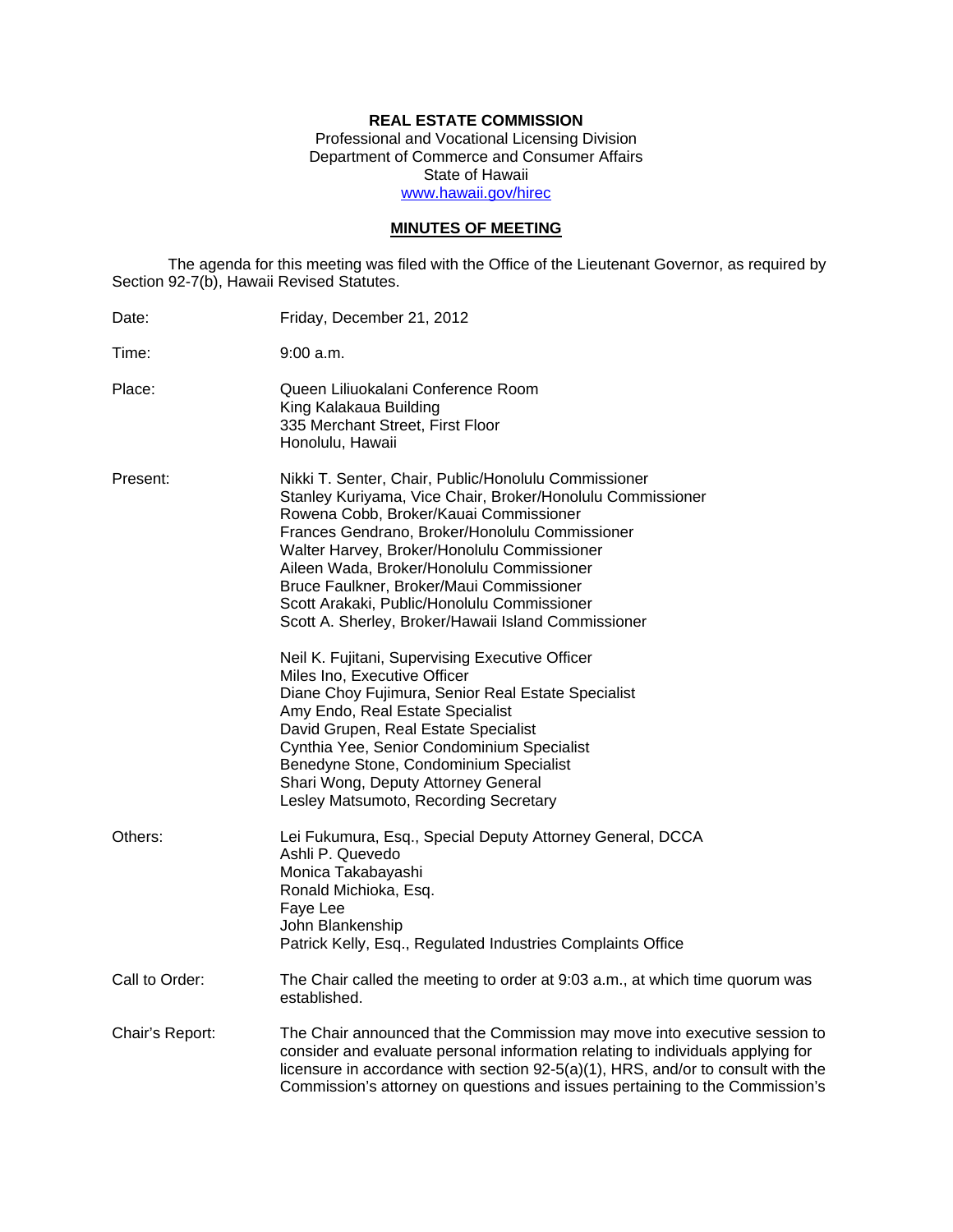> powers, duties, privileges, immunities, and liabilities in accordance with section 92-5(a)(4), HRS.

Executive Officer's The Executive Officer (EO) informed the Commissioners that the original Report: applications with any original associated documents to be considered at the meeting were available for review.

### **Minutes of Previous Meeting**

Upon a motion by Commissioner Gendrano, seconded by Commissioner Sherley, it was voted on and unanimously carried to accept the minutes of the November 21, 2012 meeting.

Licensing – Upon a motion by Commissioner Harvey, seconded by Commissioner Ratification: Gendrano, it was voted on and unanimously carried to ratify the attached list.

The Chair took matters out of order of the agenda.

Real Estate **Peter Froehlich and Elsa Demeksa v. Robert M. Smith, individually and dba**  Recovery Fund: **Property Network, Ltd., et al.** 

Executive Session: Upon a motion by Commissioner Sherley, seconded by Commissioner Faulkner, it was voted on and unanimously carried to enter into executive session, pursuant to Section 92-5(a)(1), HRS, "To consider and evaluate personal information, relating to individuals applying for professional or vocational licenses cited in section 26-9 or both;" and pursuant to Section 92-5(a)(4), HRS, "To consult with the board's attorney on questions and issues pertaining to the board's powers, duties, privileges, immunities, and liabilities."

> Upon a motion by Commissioner Gendrano, seconded by Commissioner Faulkner, it was voted on and unanimously carried to move out of executive session.

Real Estate **Peter Froehlich and Elsa Demeksa v. Robert M. Smith, individually and dba**  Recovery Fund: **Property Network, Ltd., et al.** 

> Upon a motion by Commissioner Gendrano, seconded by Commissioner Faulkner, it was voted on and unanimously carried to approve the recommendation of counsel to pay out \$14,669.06 to Peter Froehlich and Elsa Demeksa against the accounts of Robert M. Smith, individually and dba Property Network, Ltd., et al.

Licensing – The EO informed the Commissioners that the information provided to the Applications: Commissioners is related only to the issue that is before the Commission for consideration. The other materials submitted are available for the Commissioners review should they desire to review it. If the applicants have an issue, which is personal in nature, they have the right to request that their application be considered in executive session.

### **John Blankenship**

The Chair asked Mr. Blankenship if he wished to have his application for real estate salesperson license considered in executive session. He declined the offer.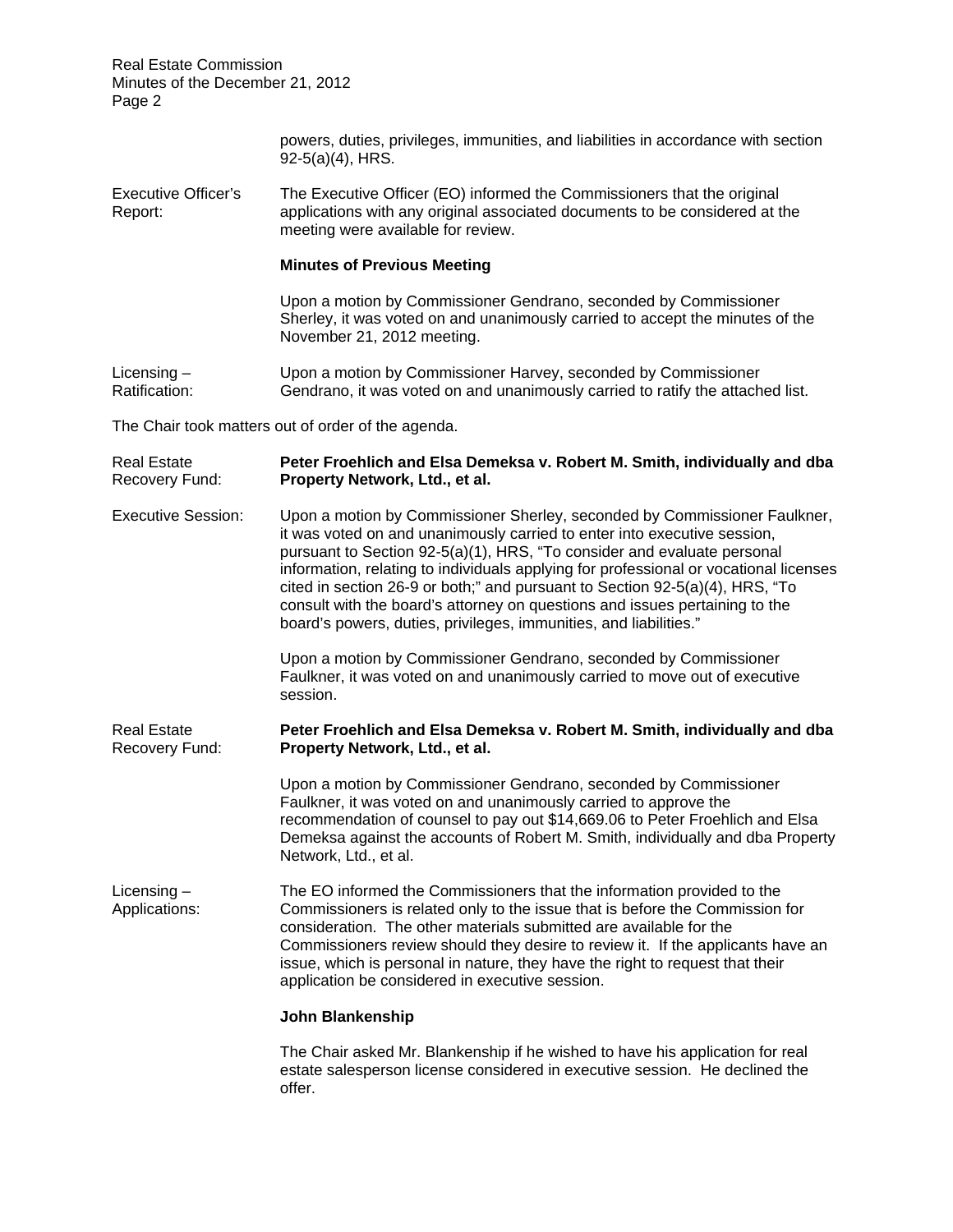Commissioner Wada arrives at 9:16 a.m.

|                                              | Mr. Blankenship stated that on December 19, 1999 he received a DUI in Georgia<br>which he resolved by a probation and a fine which he paid in full. In October<br>2000, he received another DUI charge and was sentenced to community service,<br>probation and fines which he completed. He also stated that he holds a current<br>and valid real estate license in Florida since March 2011.                                                                                                         |
|----------------------------------------------|--------------------------------------------------------------------------------------------------------------------------------------------------------------------------------------------------------------------------------------------------------------------------------------------------------------------------------------------------------------------------------------------------------------------------------------------------------------------------------------------------------|
| Chapter 91, HRS,<br>Adjudicatory<br>Matters: | Upon a motion by Commissioner Harvey, seconded by Commissioner Cobb, it<br>was voted on and unanimously carried to take this matter under advisement.                                                                                                                                                                                                                                                                                                                                                  |
|                                              | Ashli P. Quevedo                                                                                                                                                                                                                                                                                                                                                                                                                                                                                       |
|                                              | The Chair asked Ms. Quevedo if she wished to have her application for real<br>estate salesperson license considered in executive session. She declined the<br>offer.                                                                                                                                                                                                                                                                                                                                   |
|                                              | Ms. Quevedo stated that in December 1997 she was convicted of multiple counts<br>of theft and forgery in the second degree due to her drug abuse. She was<br>incarcerated at Halawa Correctional Facility for three years then released to<br>Waiawa Correctional Facility for a year. In 2000, Ms. Queveda was released<br>from Waiawa and into society. Ms. Quevedo holds a current and valid Beauty<br>Operator and Beauty Shop license with the Professional and Vocational<br>Licensing Division. |
|                                              | Upon a motion by Commissioner Kuriyama, seconded by Commissioner Sherley,<br>it was voted on and unanimously carried to take this matter under advisement.                                                                                                                                                                                                                                                                                                                                             |
|                                              | The Chair called for a recess from the meeting at 9:24 a.m., to discuss and<br>deliberate on the following adjudicatory matters, pursuant to Chapter 91, HRS:                                                                                                                                                                                                                                                                                                                                          |
|                                              | In the Matter of the Real Estate Broker's License of Janlu M. Takane;<br>REC 2010-110-L; REC 2011-7-L                                                                                                                                                                                                                                                                                                                                                                                                  |
|                                              | Commissioner Kuriyama moved to accept the settlement agreement.<br>Commissioner Faulkner seconded the motion. Commissioners Gendrano, Cobb,<br>Sherley, Senter, and Arakaki voted aye. Commissioners Harvey and Wada<br>voted nay. The motion passed.                                                                                                                                                                                                                                                  |
|                                              | In the Matter of the Real Estate Broker's License of Scott S. Kamiya;<br><b>REC 2012-5-L</b>                                                                                                                                                                                                                                                                                                                                                                                                           |
|                                              | Upon a motion by Commissioner Faulkner, seconded by Commissioner Harvey,<br>it was voted on and unanimously carried to accept the settlement agreement.                                                                                                                                                                                                                                                                                                                                                |
|                                              | In the Matter of the Real Estate Brokers' Licenses of Faye C.K. Lee and<br>Golden House Management, Inc.; REC 2009-364-L; REC 2010-331-L;<br>REC 2011-111-L; REC 2011-112-L                                                                                                                                                                                                                                                                                                                            |
|                                              | Ms. Faye Lee was present for oral arguments. Patrick Kelly, attorney<br>representing the Regulated Industries Complaints Office, was present for oral<br>arguments.                                                                                                                                                                                                                                                                                                                                    |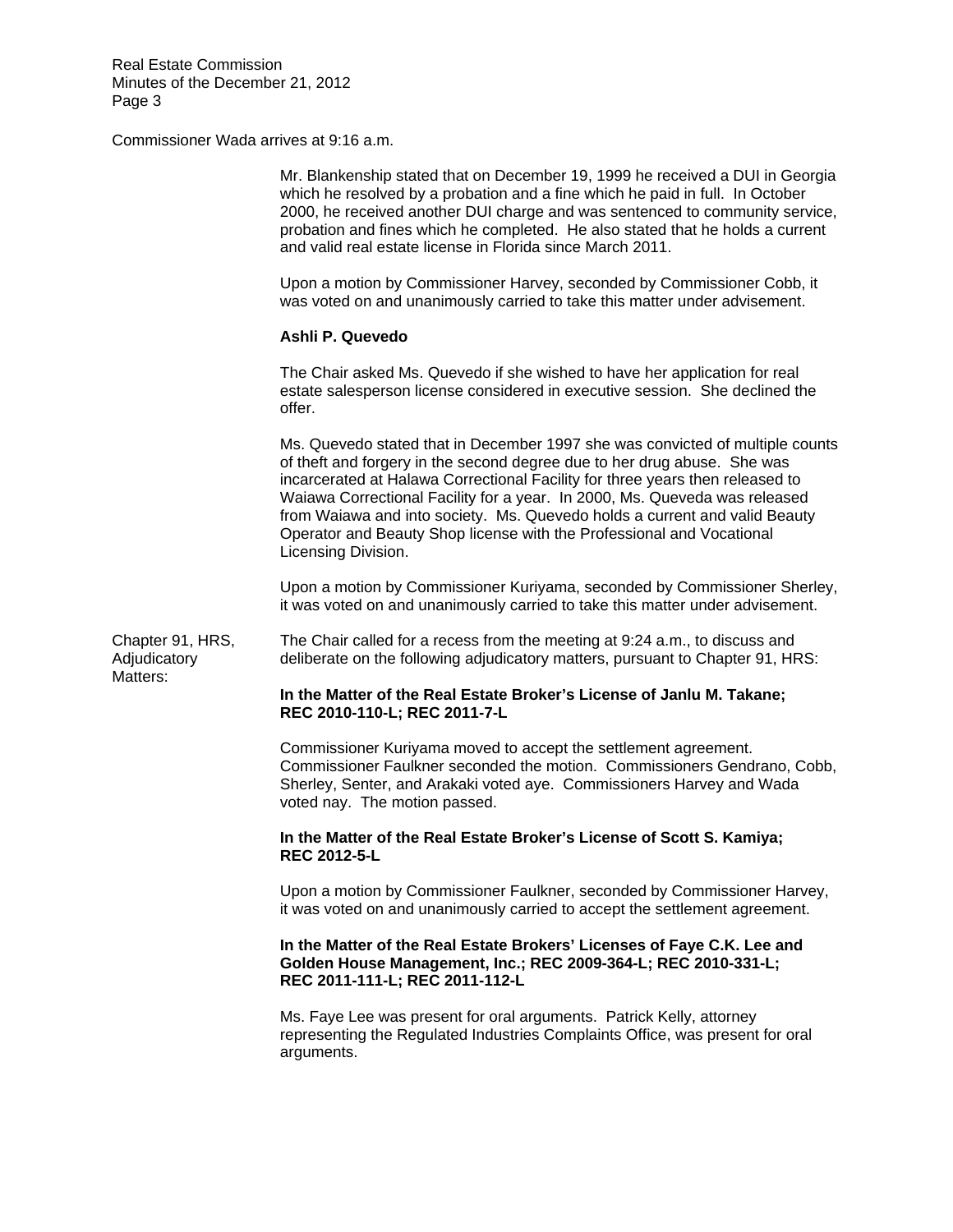> Upon a motion by Commissioner Sherley, seconded by Commissioner Gendrano, it was voted on and unanimously carried to issue a Commissions Final Order.

Following the Commission's review, deliberation, and decisions in these matters, pursuant to Chapter 91, HRS, the Vice Chair announced that the Commission was reconvening its scheduled meeting at 11:01 a.m.

Applications:

### Licensing – **John Blankenship**

After review of the information presented by the applicant, Commissioner Harvey moved to approve the real estate salesperson license of John Blankenship. Commissioner Gendrano seconded the motion. The motion was voted on and unanimously carried.

### **Ashli P. Quevedo**

After review of the information presented by the applicant, Commissioner Gendrano moved to approve the real estate salesperson license of Ashli P. Quevedo. Commissioner Sherley seconded the motion. The motion was voted on and unanimously carried.

## **Joseph Andrew Hutnick, Jr.**

After a review of the information presented by the applicant, Commissioner Harvey moved to most likely approve the real estate salesperson's license of Jasmine Shinn. Commissioner Arakaki seconded the motion. The motion was voted on and unanimously carried.

# **Jeffrey J. Shindler**

After a review of the information presented by the applicant, Commissioner Harvey moved to most likely approve the real estate salesperson's license of Jeffrey J. Shindler. Commissioner Arakaki seconded the motion. The motion was voted on and unanimously carried.

### **Jeff R. LaFrance**

After a review of the information presented by the applicant, Commissioner Cobb moved to defer decision making on Mr. LaFrance's broker application for the following:

- 1. Provide documentation that the terms of his misdemeanor conviction have been satisfied and that he reported the conviction, if necessary, when applying for his California salesperson's and broker's license; and
- 2. If his records regarding his misdemeanor conviction are unavailable, have the courts submit a written statement that the documents are unavailable. With regard to reporting his misdemeanor conviction to the California DRE, he should contact California DRE and request copies of license applications submitted since the misdemeanor conviction.

Commissioner Gendrano seconded the motion. The motion was voted on and unanimously carried.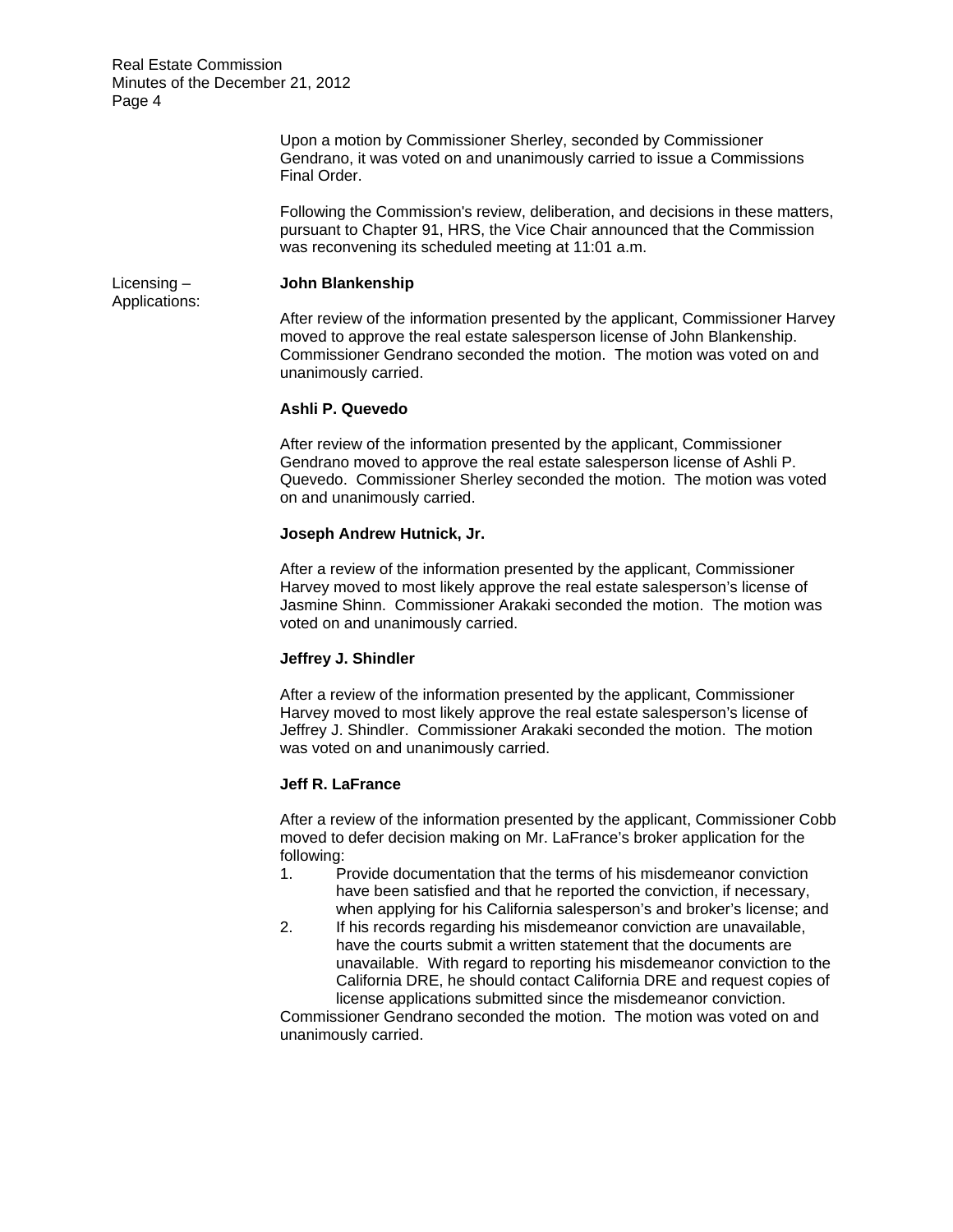### **Linda M. Shelley**

After a review of the information presented by the applicant, Commissioner Cobb moved to deny the prelicensing education equivalency application of Linda M. Shelley based on section 467-9.5, HRS, and section 16-99-37, HAR. Commissioner Gendrano seconded the motion. The motion was voted on and unanimously carried.

| Next Meeting: | Friday, January 25, 2013           |
|---------------|------------------------------------|
|               | 9:00 a.m.                          |
|               | Queen Liliuokalani Conference Room |
|               | King Kalakaua Building             |
|               | 335 Merchant Street, First Floor   |
|               | Honolulu, Hawaii                   |
|               |                                    |

Adjournment: With no further business to discuss, the Chair adjourned the meeting at 11:10 a.m.

Reviewed and approved by:

\_\_\_\_\_\_\_\_\_\_\_\_\_\_\_\_\_\_\_\_\_\_\_\_\_\_\_

\_\_\_\_\_\_\_\_\_\_\_\_\_\_\_\_\_\_\_\_\_\_\_\_\_\_\_

/s/ Miles I. Ino

Miles I. Ino. Executive Officer

January 7, 2013

Date

[ X ] Approved as circulated.<br>[ ] Approved with correction [ ] Approved with corrections; see minutes of \_\_\_\_\_\_\_\_\_\_\_\_\_\_\_\_ meeting.

MII:lm 130107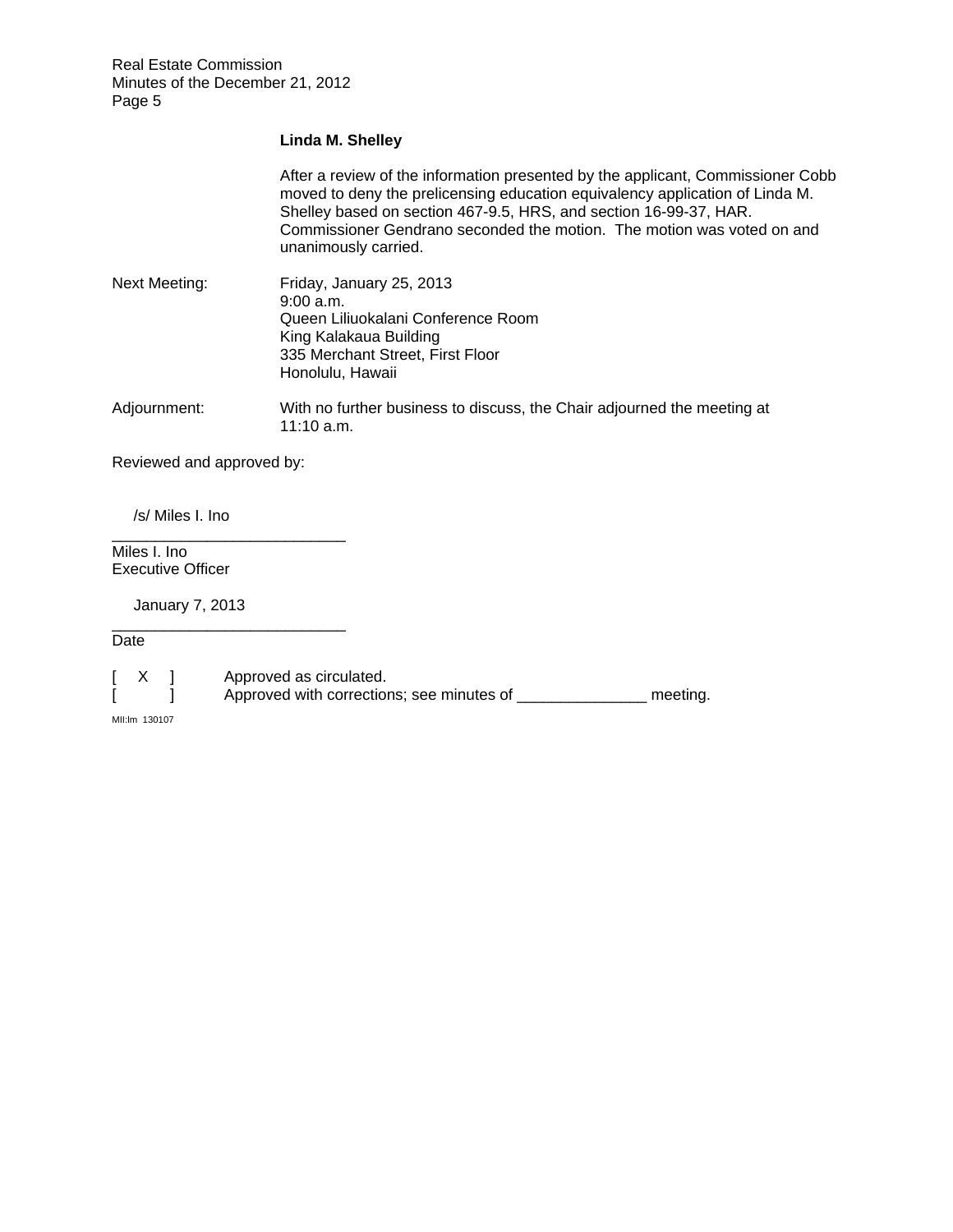# APPROVED APPLICATIONS FOR REAL ESTATE REAL ESTATE COMMISSION MEETING ON DECEMBER 21, 2012

| <b>Brokers - Limited Liability Companies and Partnerships</b><br>LC Realty, LLC | <b>Effective Date</b><br>10/25/2012 |
|---------------------------------------------------------------------------------|-------------------------------------|
| Linda L.T. Chinn, PB<br>Aloha Hawaii Properties, LLC                            | 11/01/2012                          |
| Denise K. Shipley, PB                                                           |                                     |
| <b>Tower Commercial, LLC</b><br>Thomas C. Salt, PB                              | 11/05/2012                          |
| Mali Pacific Realty, LLC                                                        | 11/13/2012                          |
| Mali Huang, PB<br>Masako Hagiwara Realty, LLC                                   | 11/13/2012                          |
| Masako Hagiwara                                                                 |                                     |
| Maui Lifestyle Realty, LLC                                                      | 01/01/2013                          |
| Fabienne M.D. Gandall                                                           |                                     |
| <b>Brokers – Corporations and Partnerships</b>                                  | <b>Effective Date</b>               |
| Seven Signatures International Corporation<br>Jeffrey T. Peck, PB               | 10/25/2012                          |
| Williams & Williams Marketing Services, Inc.<br>Robert Bridges, PB              | 11/23/2012                          |
| Krislin Maui, Inc.                                                              | 12/6/2012                           |
| Walt Rubiak, PB                                                                 |                                     |
| Brokers - Sole Proprietor                                                       | <b>Effective Date</b>               |
| Takayoshi Kurokawa                                                              | 11/13/2012                          |
| Nedra J. Goedert                                                                | 10/09/2012                          |
| Janice T. Wright                                                                | 10/10/2012                          |
| Yuri Shimahara                                                                  | 10/24/2012                          |
| Renee E. Nip                                                                    | 10/29/2012                          |
| Lily Kong dba Diamond International Real Estate                                 | 12/04/2012                          |
| Diane J. Canada dba Cosmos Realty                                               | 01/01/2013                          |
| <b>Trade Name</b>                                                               | <b>Effective Date</b>               |
| Pure Real Estate, Inc. dba Pure Management                                      | 10/31/2012                          |
| Clement King Ying Chan dba Eagle Properties                                     | 11/15/2012                          |
| <b>Educational Equivalency Certificate</b>                                      | <b>Expiration Date</b>              |
| Linda Elaine Wilks                                                              | 11/14/2014                          |
| Kendra Lee Wray                                                                 | 11/14/2014                          |
| Duane Keoni Fursse                                                              | 11/14/2014                          |
| Damir Joldic                                                                    | 11/16/2014                          |
| India Lovenia Schor                                                             | 11/16/2014                          |
| Roy Akoni Voeks                                                                 | 11/19/2014                          |
| Jacqueline Murray Powaser                                                       | 11/20/2014                          |
| <b>Matthew Charles Knowles</b>                                                  | 11/21/2014                          |
| Roberto Acosta Arrieta                                                          | 11/21/2014                          |
| David Hejnowski                                                                 | 11/23/2014                          |
| Jeffrey E. Foster<br>Joseph M. Toy                                              | 11/26/2014<br>11/26/2014            |
| Jennifer Diane Stein                                                            | 11/26/2014                          |
| Balraj Maan                                                                     | 11/26/2014                          |
| Mimmi Leidnert                                                                  | 11/26/2014                          |
| Curtis A. Grant                                                                 | 11/30/2014                          |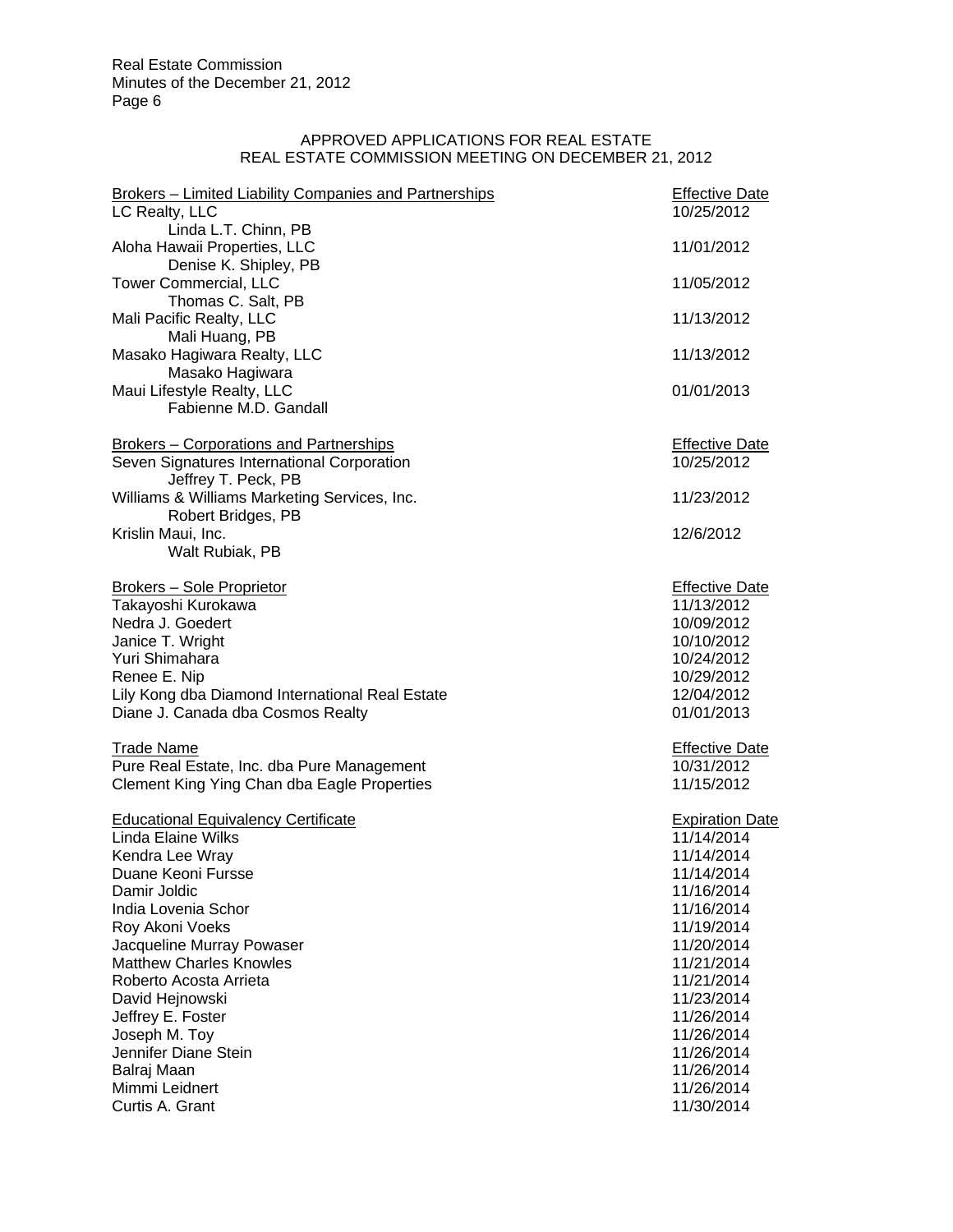Michael Lynn Kriethe 12/10/2014 Michael Lynn Kriethe 12/10/2014 Kinga Mills 12/06/2014 Todd Allen Mills 12/06/2014 Jaime Veronica Juarez 12/10/2014 Jennifer E. Bardsley 12/10/2014 Michael W. Del Re 12/10/2014 Gloria Marie Roman 12/10/2014 Fay Juyoun Miller-Beasley 12/10/2014 Joseph Andrew Hutnick, Jr. 12/11/2014 Equivalency to Uniform Section of Examination Certificate Expiration Date Kendra Lee Wray 11/14/2014 Damir Joldic 11/16/2014 India Lovenia Schor 11/16/2014 Jacqueline Murray Powaser 11/20/2014 Matthew Charles Knowles 11/21/2014 Roberto Acosta Arrieta 11/21/2014 | 11/21/2014 David Hejnowski 11/23/2014 Jeffrey E. Foster 11/26/2014 Jennifer Diane Stein 11/26/2014 Curtis A. Grant 11/30/2014 Kinga Mills 12/06/2014 Todd Allen Mills 12/06/2014 Jaime Veronica Juarez 2002 12/10/2014 Jennifer E. Bardsley 12/10/2014 Michael W. Del Re 12/10/2014 Gloria Marie Roman 12/10/2014 Joseph Andrew Hutnick, Jr. 12/11/2014 Real Estate Broker Experience Certificate **Expiration Date** Expiration Date Lawrence Mark Van Hoey 11/13/2014 Hector M. Yepis 2008 and the United States of the United States 11/13/2014 Judith Anne Sheller 11/13/2014 George K.W. Chen 11/13/2014 Thomas George Tezak 11/13/2014 Wendy E. F. Watanabe Katarina Joanna Foxwell **11/13/2014** Bruce Edward McDonald 2008 and 2009 and 2012 and 2014 and 2014 and 2014 and 2014 and 2014 and 2014 and 2014 and 2014 and 2014 and 2014 and 2016 and 2016 and 2017 and 2017 and 2017 and 2017 and 2017 and 2017 and 2017 and 20 Duane Keonj Fursse 11/14/2014 Ludmila Marie Stark 11/15/2014 India Lovenia Schor 11/16/2014 Shannon Kay Smith 11/19/2014 Ronald Yoichiro Uno 11/19/2014 Byron Dee Matthews 11/19/2014 Reine Frances Uilani Bow Kin Ah Mow 11/19/2014 Kevin Christopher Washington 11/20/2014 Matthew Charles Knowles 11/21/2014 David Hejnowski 11/23/2014 Giovanni Rosati **11/26/2014** Sarah Alison Blackmore **11/26/2014** Jeffrey E. Foster 11/26/2014 Frank Ross Clark 11/26/2014 Jennifer Diane Stein 11/26/2014 Frank Daniel Deknis 11/26/2014

11/16/2014 11/13/2014